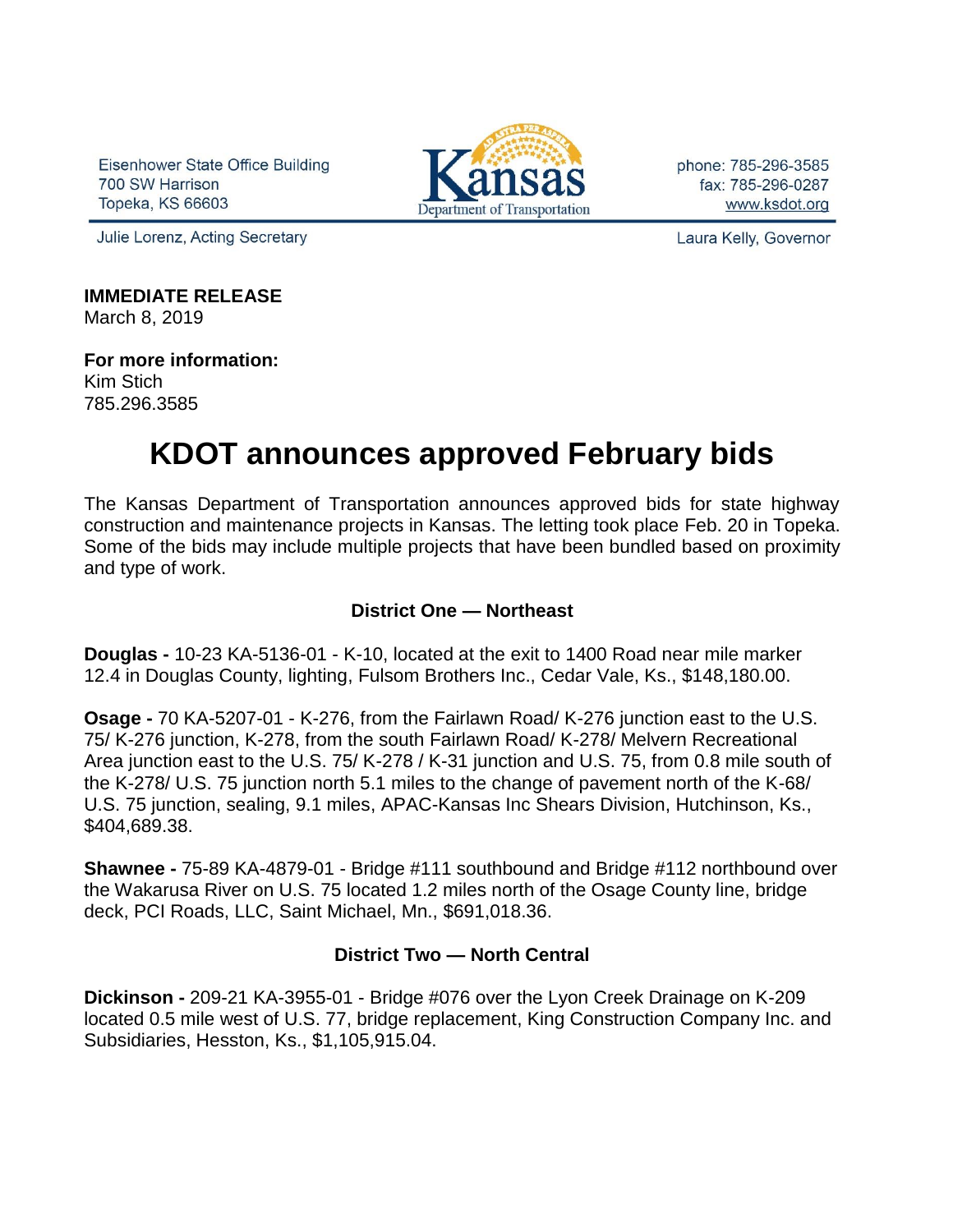**Ottawa -** 106-72 KA-4674-02 - K-106, from the east Minneapolis city limits east to the State Park, guard fence, 7.2 miles, Collins & Hermann Inc., Saint Louis, Mo., \$89,648.93.

**Ottawa -** 81-72 KA-4831-01 - Bridges #038 and #039 over the Kyle Railroad on U.S. 81 located 3.9 miles north of K-18, bridge deck, 0.1 mile, A M Cohron & Son Inc., Atlantic, Ia., \$4,156,887.34.

**Washington -** 15-101 KA-3087-01 - Bridge #026 over Mill Creek on K-15 located 2.6 miles north of the U.S. 36/ K-15 junction, bridge replacement, King Construction Company Inc. and Subsidiaries, Hesston, Ks., \$2,644,993.93.

### **District Four — Southeast**

**Crawford -** 126-19 KA-3902-01 - Bridge #038 over Middle Cow Creek on K-126 located 475 feet west of U.S. 69, bridge replacement, B & B Bridge Company LLC, St. Paul, Ks., \$2,823,444.40.

**Montgomery -** 166-63 KA-3906-01 - Bridge #033 over the South Kansas Oklahoma Railroad on U.S. 166 located 1.99 miles east of the Chautauqua county line, bridge replacement, B & B Bridge Company LLC, St. Paul, Ks., \$3,453,650.98.

# **District Five — South Central**

**Stafford -** 50-93 KA-4514-01 - U.S. 50, at the U.S. 50/U.S. 281 junction, intersection improvement, 0.3 mile, Venture Corporation, Great Bend, Ks., \$5,201,857.25.

### **District Six — Southwest**

**Finney -** 50-28 KA-3251-01 - U.S. 50, from approximately 940 feet east of U.S. 50/3rd Street intersection east and south to approximately 555 feet north of the Fulton Street bridge, excluding the section 1280 feet north and 1280 feet south of Schulman Avenue in Garden City, concrete pavement, 4.7 miles, Koss Construction Co., Topeka, Ks., \$11,024,509.79.

**Ford -** 400-29 KA-3860-01 - Bridge #057 over the Arkansas River on U.S. 400 located 14.2 miles southeast of the U.S.400/ U.S.56 junction, bridge repair, Bettis Asphalt & Construction Inc., Topeka, Ks., \$995,946.00.

**Ford -** 400-29 KA-5045-01 - Bridge #077 on U.S. 400 located 8 miles east of the Gray/Ford county line, bridge repair, Reece Construction Company Inc., Salina, Ks., \$390,898.70.

The following projects were approved from the Jan. 16, 2019, letting.